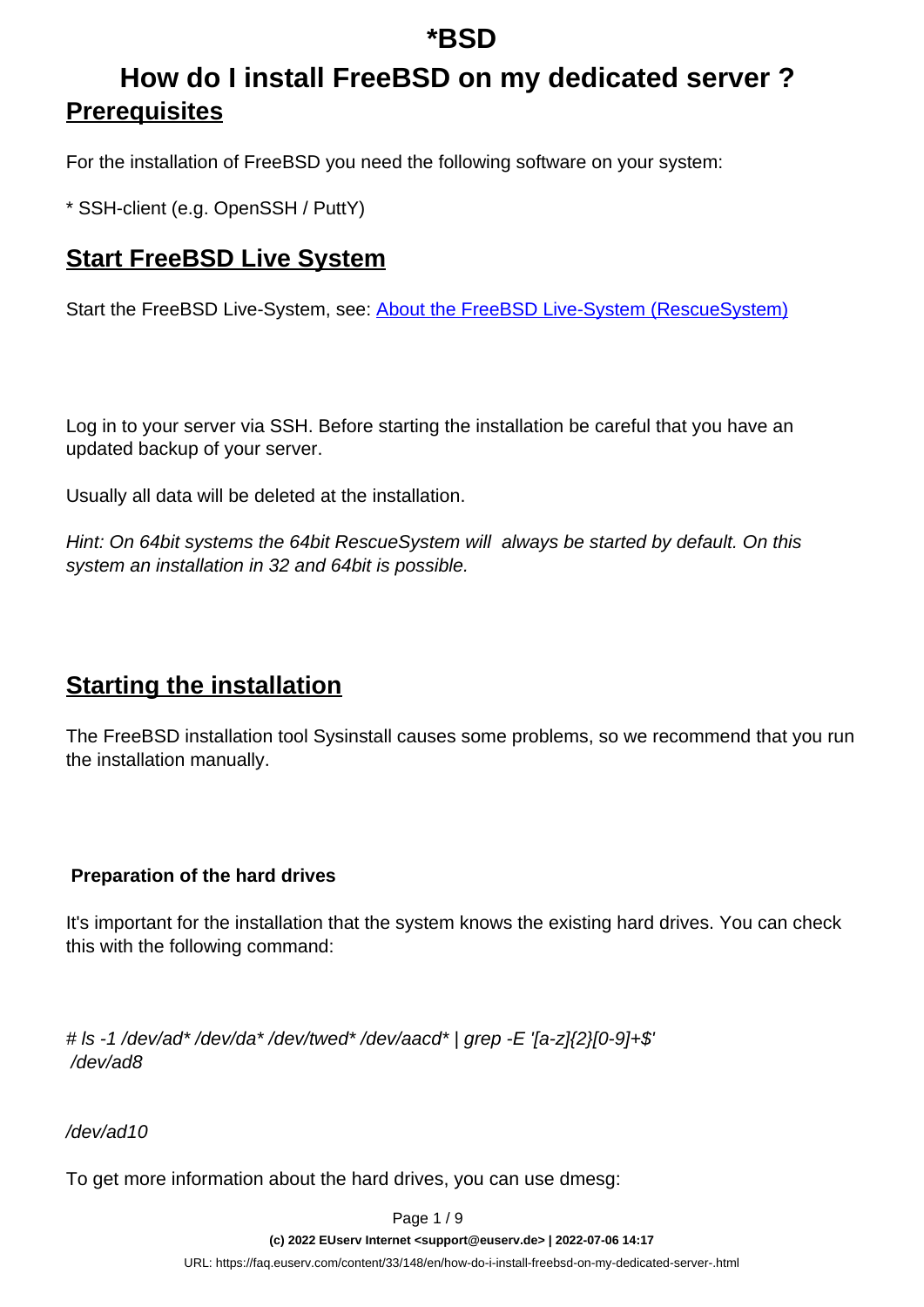# dmesg | grep ad8 ad8: 1430799MB <Seagate ST31500341AS CC1H> at ata4-master UDMA100 SATA 3Gb/s

# dmesg | grep ad10 ad10: 1430799MB <Seagate ST31500341AS CC1H> at ata5-master UDMA100 SATA 3Gb/s

Here are 2 SATA2 hard disks with 1.5 TB installed on the server. (ad8 and ad10).

This intstruction describes the installation of a hard drive with the designation "ad8". You have to replace this designation with the name of your hard drive.

Now the hard drives have to be formatted:

# gpart show # gpart delete -i 1 ad8 # gpart destroy ad8 # gpart create -s mbr ad8 # gpart add -t freebsd -i 1 ad8

Creating the partitions with bsdlabel:

# bsdlabel -wB /dev/ad8s1 # bsdlabel -e /dev/ad8s1

# /dev/ad8s1: 8 partitions: # size offset fstype [fsize bsize bps/cpg] a: \* 16 4.2BSD 0 0 b: 4G \* swap 0 0 c:  $*$  0 unused 0 0  $#$  raw part, don't edit

Example-Label (4GB swap-Slice, rest for /):

This is the most simple kind of an example label. If you want to partitionize your hard disk otherwise, be careful that your partitions will be provided with the filesystem and mounted correctly. You have to customize your fstab accordingly.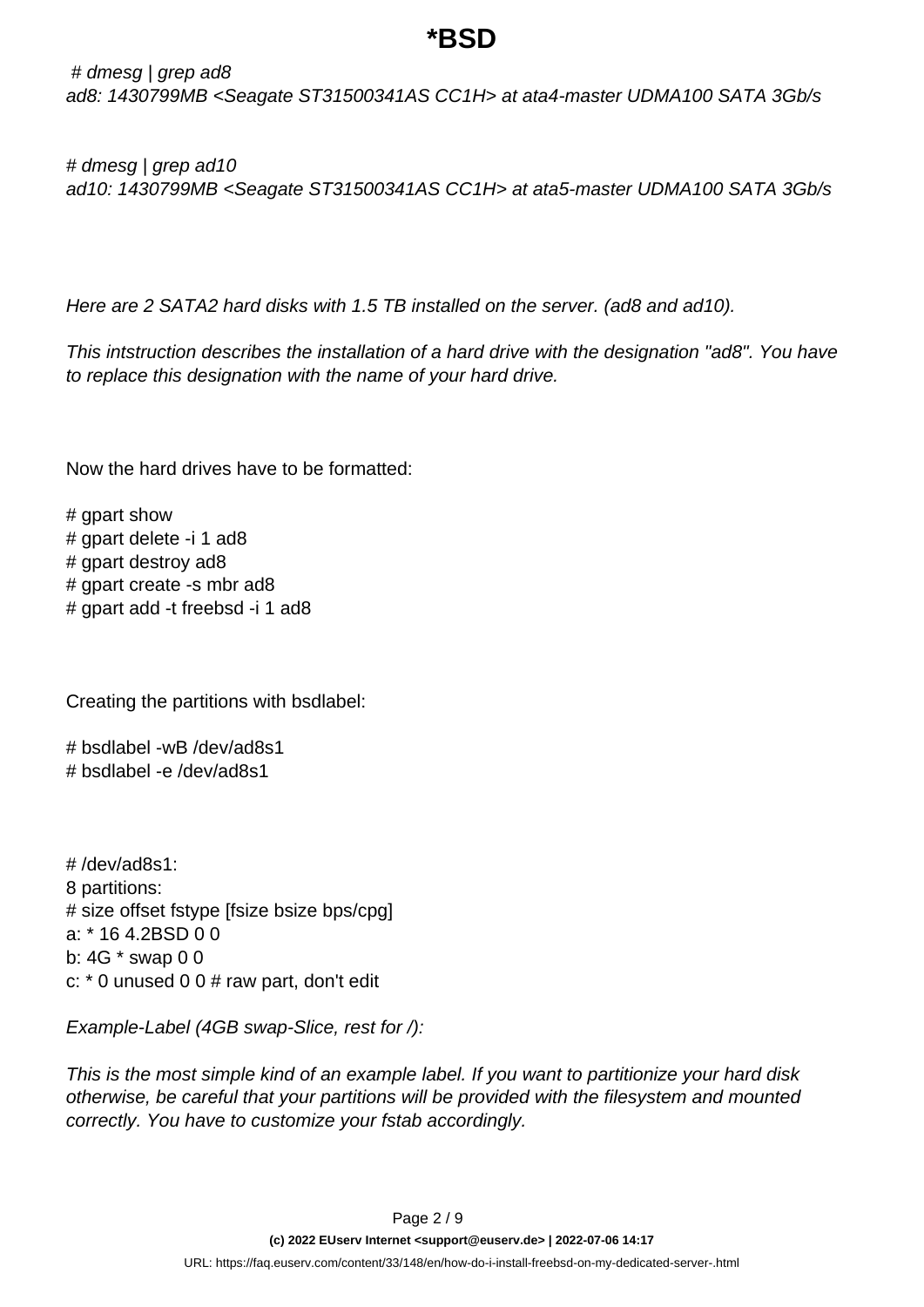Create the BSD filesystem:

#newfs -U -O2 /dev/ad8s1a

Mount the partitions:

#mount /dev/ad8s1a /mnt

### **Downloading the installation files:**

#cd /mnt #mkdir /mnt/install #cd install #mkdir kernels base

You can freely choose your FreeBSD version. Open your browser using the following address:

<ftp://ftp.de.freebsd.org/pub/FreeBSD/releases/i386/>

The 64bit versions are located in the directory /pub/FreeBSD/releases/amd64/

Choose your desired version.

Now before downloading you have to choose the corresponding folder.

For a minimal installation you need the folders "Base" and "Kernels".

Hint: Older versions can be found in the FreeBSD Archives under:

ftp-archive.freebsd.org/pub/FreeBSD-Archive/old-releases/

Alternative: ftp.fi.freebsd.org/pub/FreeBSD/releases/i386/7.1-RELEASE/

**Example FreeBSD 8.1:**

Page 3 / 9 **(c) 2022 EUserv Internet <support@euserv.de> | 2022-07-06 14:17** [URL: https://faq.euserv.com/content/33/148/en/how-do-i-install-freebsd-on-my-dedicated-server-.html](https://faq.euserv.com/content/33/148/en/how-do-i-install-freebsd-on-my-dedicated-server-.html)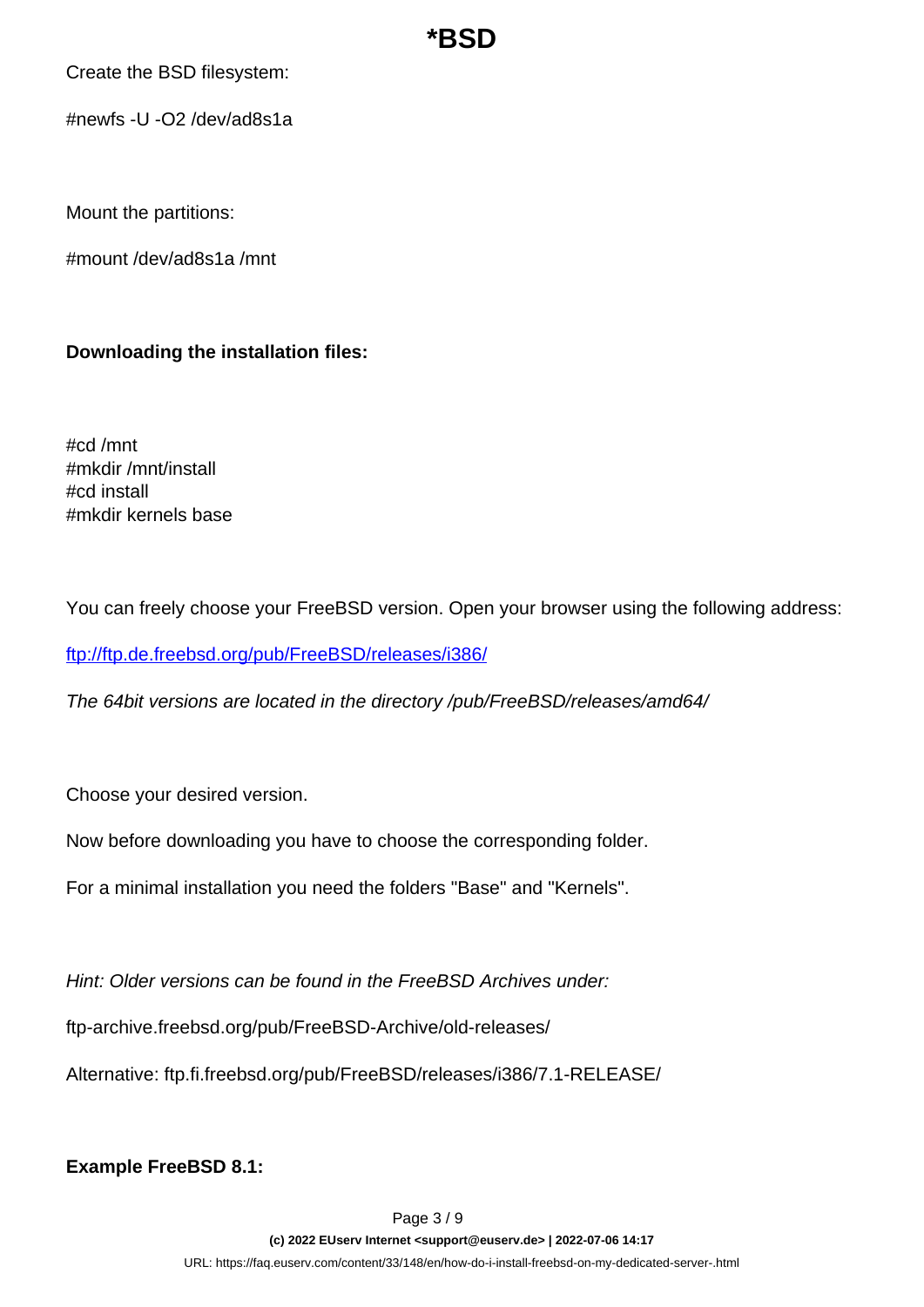#ftp ftp.de.freebsd.org

freebsdrescue# ftp ftp.de.freebsd.org Trying 213.83.42.56... Connected to ftp.plusline.net. 220 ProFTPD 1.3.1 Server (FTP Plus.line AG) [::ffff:213.83.42.56] Name (ftp.de.freebsd.org:root): anonymous 331 Anonymous login ok, send your complete email address as your password Password: 1234

#cd /pub/FreeBSD/releases/i386/8.1-RELEASE/ # mget base base/ mget base/base.bh [anpqy?]? a

#mget kernels kernels/ mget kernels/kernels.bh [anpqy?]? A

#exit

### **Example Free BSD 7.1:**

#ftp ftp-archive.freebsd.org

user: anonymous

#cd /pub/FreeBSD-Archive/old-releases/i386/7.1-RELEASE/

# mget base base/ mget base/base.bh [anpqy?]? a

#mget kernels kernels/ mget kernels/kernels.bh [anpqy?]? A

#exit

#### **Installation of the basic system:**

You have to set the environment variable for the installation directory, so the system can be installed on your hard drive.

#setenv DESTDIR /mnt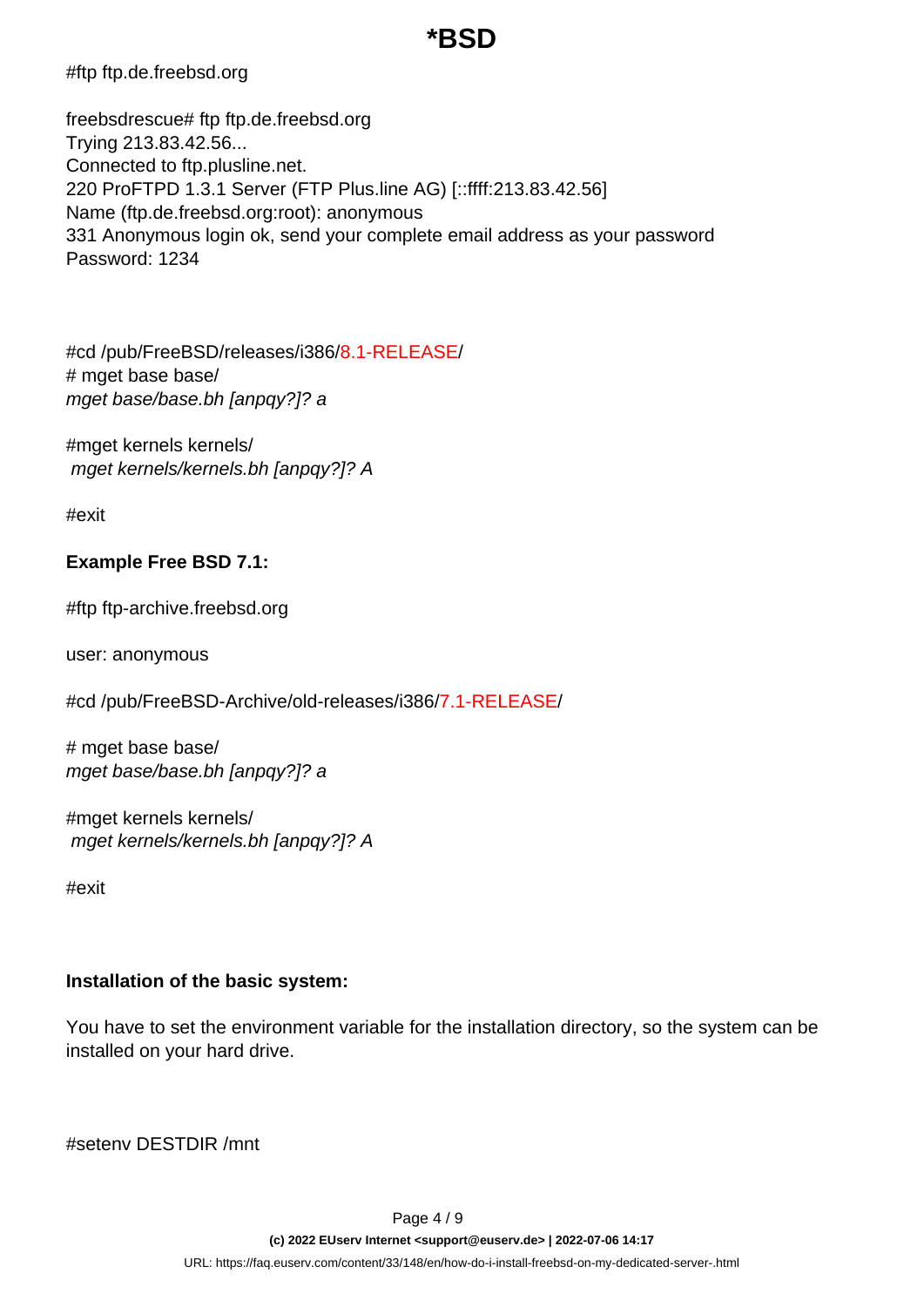Now the setup files are made executable and are executed after that:

#cd /mnt/install/base

#chmod +x install.sh

#./install.sh

#cd /mnt/install/kernels #chmod +x install.sh #./install.sh GENERIC

The kernel is in the folder "GENERIC". The content of the folder must be copied to /mn/boot/kernel so the bootloader can find the kernel:

#mv /mnt/boot/GENERIC/\* /mnt/boot/kernel/ #rmdir /mnt/boot/GENERIC

**Configuration of the system:**

Installation of the Bootloader:

#boot0cfg -B /dev/ad8

Hint: Make sure that you use the correct designation of your hard drives.

The file fstab must be created in /etc, so the slices are correctly mounted during the booting process. If you want to setup a software Raid, you can skip this step!

#vi /mnt/etc/fstab

dev/ad8s1a / ufs rw 1 1 dev/ad8s1b none swap sw 0 0

Example fstab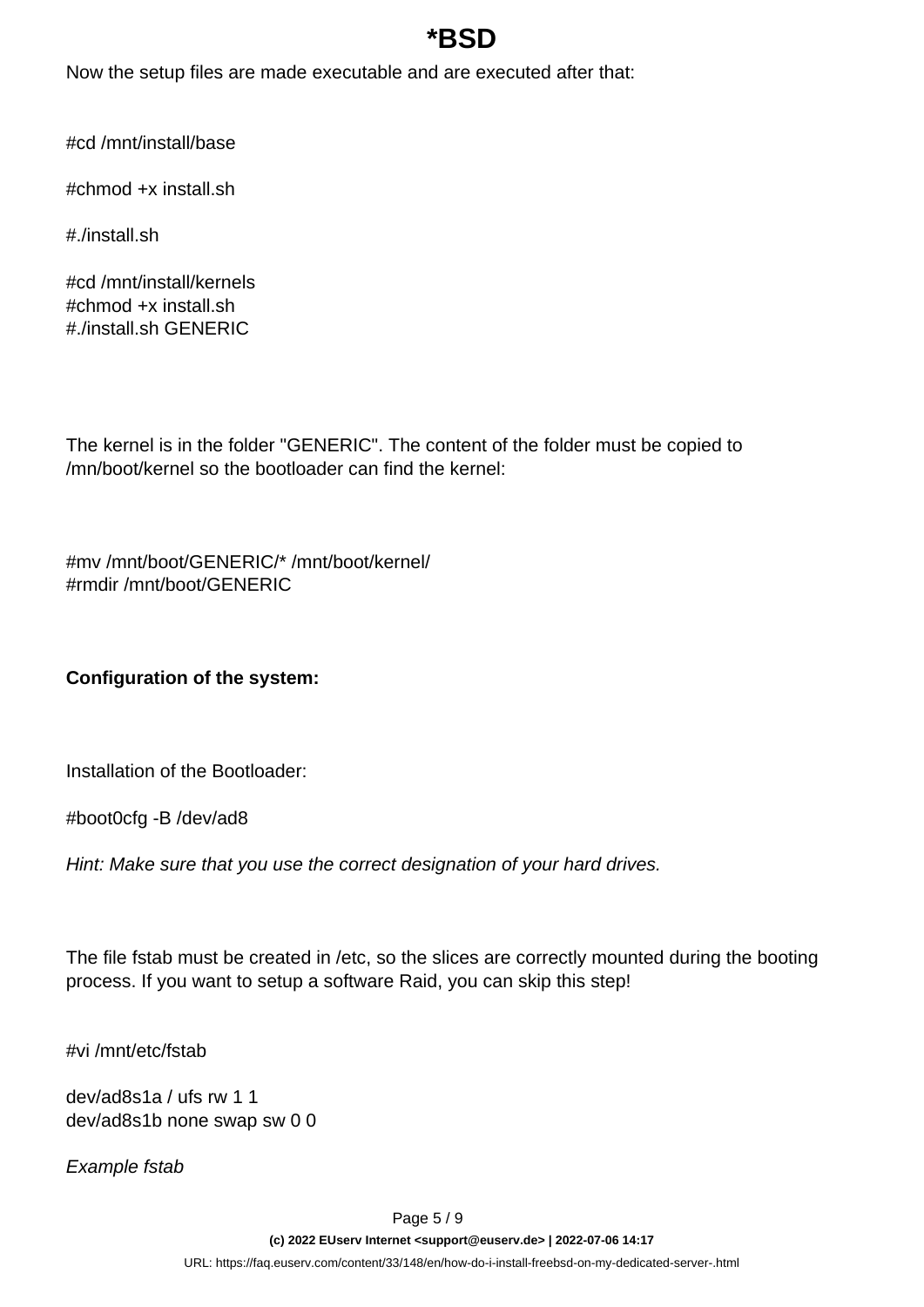Activate the SSH root login:

#vi /mnt/etc/ssh/sshd\_config Here the line "#PermitRootLogin no" must be edited:

PermitRootLogin yes

(Do not forget to delete the #, so this line isn't a comment anymore)

Setting the nameserver in the resolv.conf:

#vi /mnt/etc/resolv.conf

search blue.kundencontroller.de nameserver 85.31.184.61 nameserver 85.31.184.60 nameserver 85.31.185.61 nameserver 85.31.185.60

In rc.conf the configuration of the network interface is set up and SSH is activated.

Find out of the designation of the network card:

# ifconfig

re0: flags=8843<UP,BROADCAST,RUNNING,SIMPLEX,MULTICAST> metric 0 mtu 1500 options=389b<RXCSUM,TXCSUM,VLAN\_MTU,VLAN\_HWTAGGING,VLAN\_HWCSU M,WOL\_UCAST,WOL\_MCAST,WOL\_MAGIC> inet 91.143.80.107 netmask 0xffffff00 broadcast 91.143.80.255 media: Ethernet autoselect (100baseTX <full-duplex>) status: active

In this case the network card is "re0"

#vi /mnt/etc/rc.conf

#!/bin/sh ifconfig\_re0="inet XXX.XXX.XXX.XXX netmask 255.255.255.0" sshd\_enable="YES"

Page 6 / 9

**(c) 2022 EUserv Internet <support@euserv.de> | 2022-07-06 14:17**

[URL: https://faq.euserv.com/content/33/148/en/how-do-i-install-freebsd-on-my-dedicated-server-.html](https://faq.euserv.com/content/33/148/en/how-do-i-install-freebsd-on-my-dedicated-server-.html)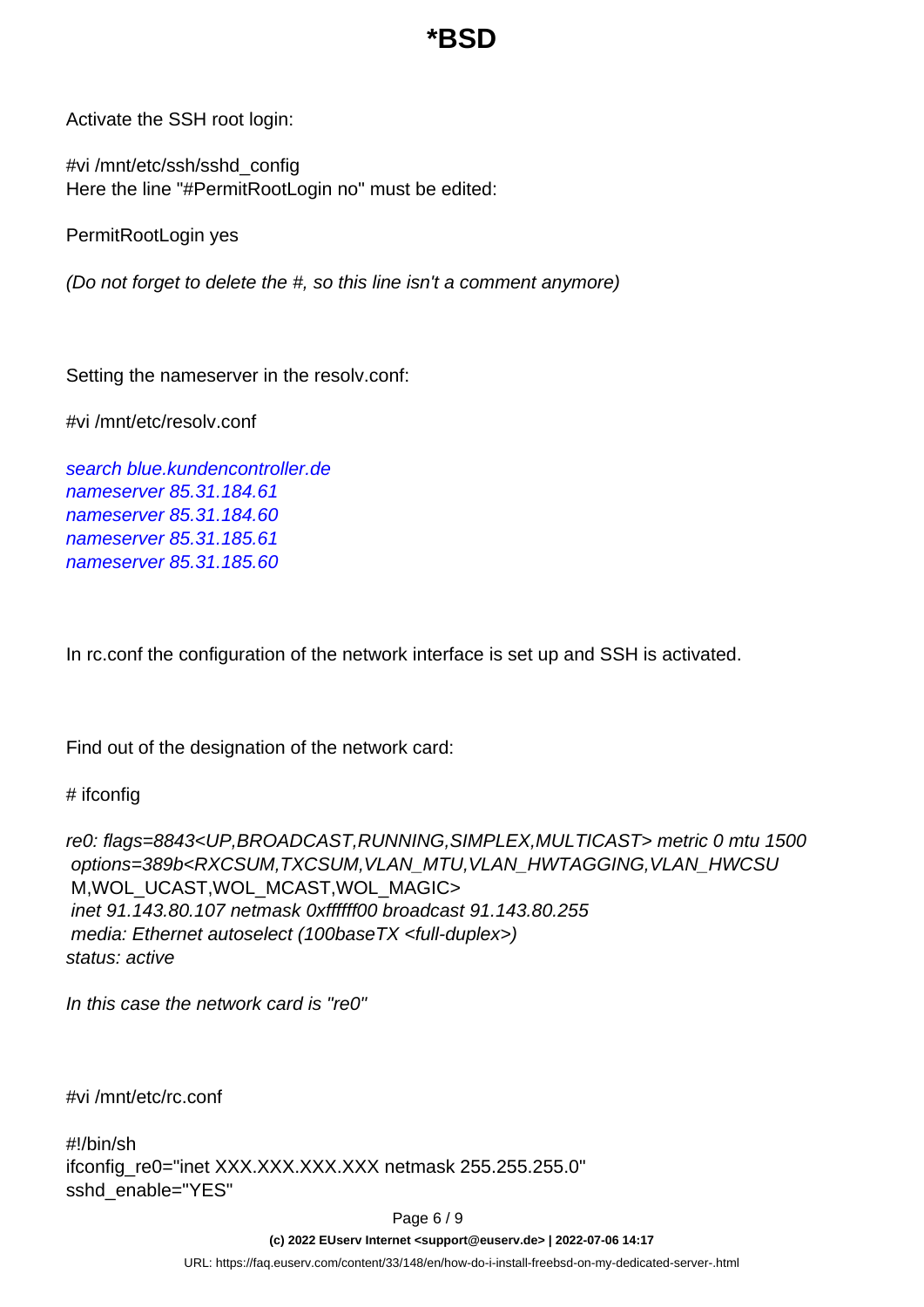defaultrouter="XXX.XXX.XXX.XXX" fsck\_y\_enable="YES" background\_fsck="NO"

Replace "re0" with the designation of your network card.

Important: XXX.XXX.XXX.XXX has to be replaced with the IP address of your server.

The information for the IP address, the network mask and defaultrouter (Default-Gateway) can be found under your server data in the customer center.

Changing the root password:

#cd /mnt

#chroot .

#passwd

#exit

So the installation of your FreeBSD system is finished. If you want to set up a software raid 1, proceed with the next section. Otherwise you can now unmount your file systems.

e.g.

#cd /

#umount /mnt

### **Optional: Setting up a Software Raid 1**

the following points are necessary, if you want to set up a software Raid:

#echo geom\_mirror\_load="YES" > /mnt/boot/loader.conf

#vi /mnt/etc/fstab

Page 7 / 9 **(c) 2022 EUserv Internet <support@euserv.de> | 2022-07-06 14:17** [URL: https://faq.euserv.com/content/33/148/en/how-do-i-install-freebsd-on-my-dedicated-server-.html](https://faq.euserv.com/content/33/148/en/how-do-i-install-freebsd-on-my-dedicated-server-.html)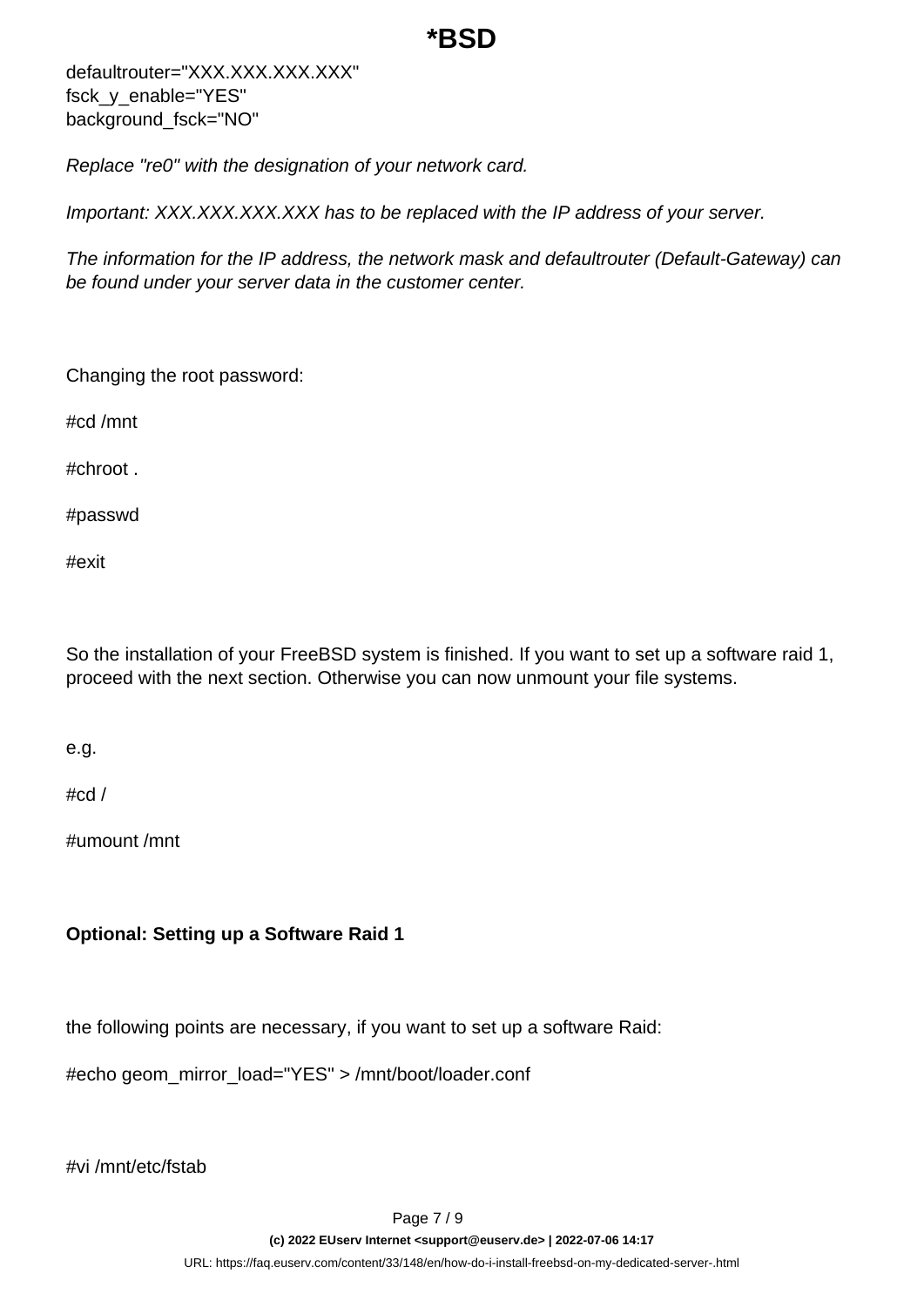dev/mirror/gm0s1a / ufs rw 1 1 dev/mirror/gm0s1b none swap sw 0 0 proc /proc procfs rw 0 0

Example fstab for a Software Raid 1

#cd /

#umount /mnt

#sysctl kern.geom.debugflags=16

#gmirror label -vb round-robin gm0 ad8

#gmirror load

#gmirror insert gm0 ad10

Check the raid:

# gmirror status

Name Status Components

mirror/gm0 DEGRADED ad8

ad10 (0%)

#### **After all configuation steps have been finished, you have to deactivate the FreeBSD LiveSystem und wait a little (5 minutes). Now restart the server via "reboot".**

A few minutes later your server should be reachable via SSH and you can log in with "root" and the password you have set before.

If that works, you can restart the Rescue System. Mount your partitions (e.g. mount /dev/ad8s1a

Page 8 / 9

**(c) 2022 EUserv Internet <support@euserv.de> | 2022-07-06 14:17**

[URL: https://faq.euserv.com/content/33/148/en/how-do-i-install-freebsd-on-my-dedicated-server-.html](https://faq.euserv.com/content/33/148/en/how-do-i-install-freebsd-on-my-dedicated-server-.html)